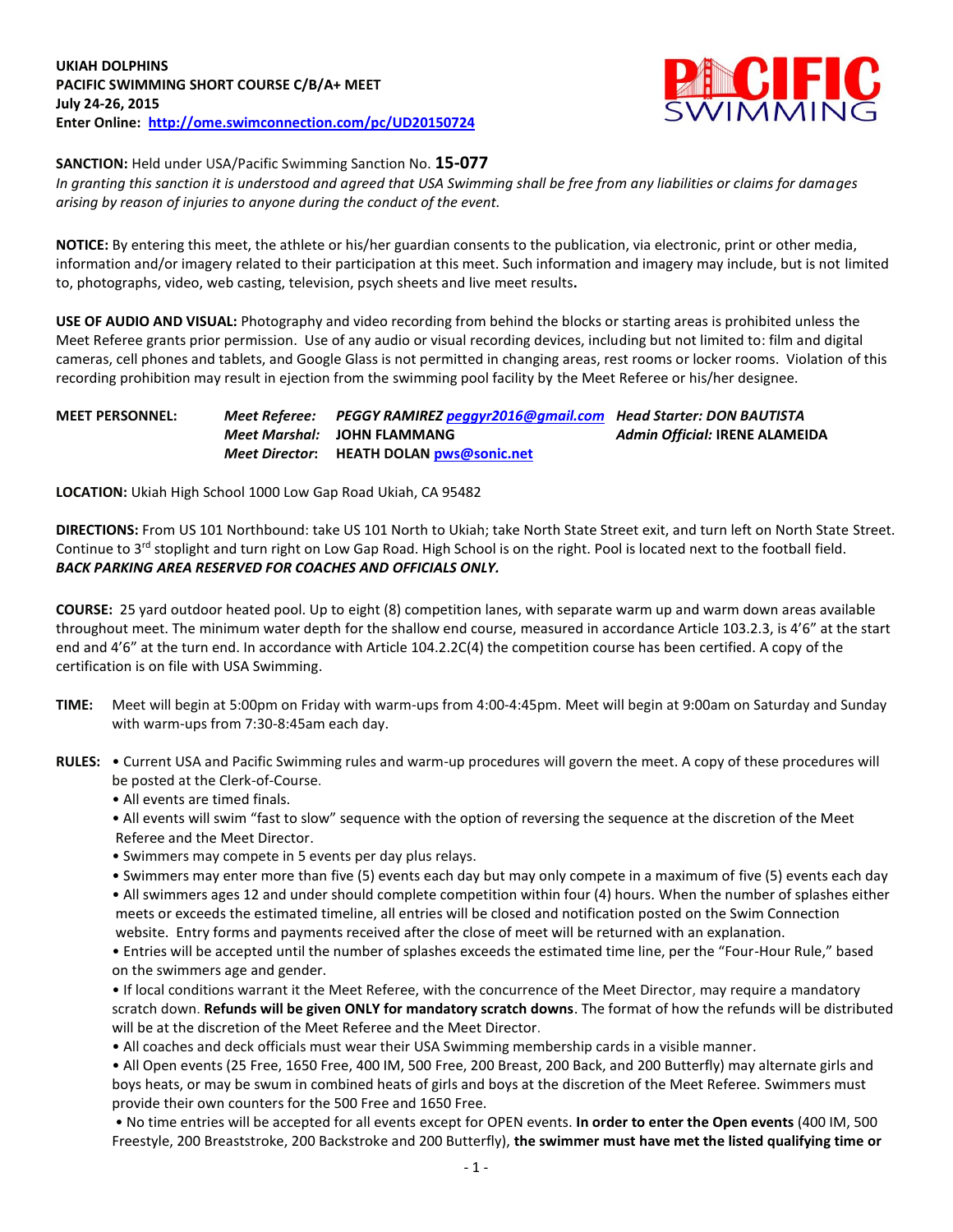**have coach verification.** If the swimmer's coach will be verifying the swimmer's ability to achieve the minimum entry time, per Pacific Swimming Rule 4A(2), please contact the meet director AND the meet referee**.**

**UNACCOMPANIED SWIMMERS:** Any USA-S athlete-member competing at the meet must be accompanied by a USA Swimming member-coach for the purposes of athlete supervision during warm-up, competition and warm-down. If a coach-member of the athlete's USA-S Club does not attend the meet to serve in said supervisory capacity, it is the responsibility of the swimmer or the swimmer's legal guardian to arrange for supervision by a USA-S member-coach. The Meet Director or Meet Referee may assist the swimmer in making arrangements for such supervision; however, it is recommended that such arrangements be made in advance of the meet by the athlete's USA-S Club Member-Coach.

**RACING STARTS:** Swimmers must be certified by a USA-S member-coach as being proficient in performing a racing start, or must start the race in the water. It is the responsibility of the swimmer or the swimmer's legal guardian to ensure compliance with this requirement.

### **RESTRICTIONS:**

- ABSOLUTELY NO GLASS allowed in the meet venue.
- During general warm-up swimmers must use 3-point entry into the pool.
- No pets, except for "working dogs" are allowed anywhere in the meet venue.
- No food or drink is allowed in the locker rooms**.**
- Smoking and the use of other tobacco products is prohibited on the pool deck, in the locker rooms, in spectator seating or standing areas and in all areas used by swimmers, during the meet and during warm-up periods.
- Sale and use of alcoholic beverages is prohibited in all areas of the meet venue.
- No propane heaters are permitted anywhere in the meet venue, except for snack bar/meet operations.
- All shelters must be properly secured.
- Changing into or out of swimsuits other than in locker rooms or other designated areas is prohibited.
- Destructive devices, to include but not limited to, explosive devices and equipment, firearms (open or concealed), blades, knives, mace, stun guns and blunt objects are strictly prohibited in the swimming facility and its surrounding areas. If observed, the Meet Referee or his/her designee may ask that these devices be stored safely away from the public or removed from the facility. Noncompliance may result in the reporting to law enforcement authorities and ejection from the facility. Law enforcement officers (LEO) are exempt per applicable laws.

# **ELIGIBILITY:**

- Swimmers must be current members of USA-S and enter their name and registration number on the meet entry card as they are shown on their Registration Card. If this is not done, it may be difficult to match the swimmer with the registration and times database. The meet host will check all swimmer registrations against the SWIMS database and if not found to be registered, the Meet Director shall accept the registration at the meet (a \$10 surcharge will be added to the regular registration fee). Duplicate registrations will be refunded by mail.
- Swimmers in the "A" Division must have met at least USA Swimming Motivational "A" minimum time standard. Swimmers in the "B" Division must have met at least the "B" minimum time standard. All entry times slower than the "B" time standard will be in the "C" Division.
- No Time entries will be accepted for all entries except the OPEN events and will be seeded in the slowest heat(s) of the "C" division.
- In order to enter the Open events (400 IM, 500 Freestyle, 200 Breaststroke, 200 Backstroke and 200 Butterfly), the swimmer must have met the listed qualifying time or have coach verification.
- Entry times submitted for this meet will be checked against a computer database and may be changed in accordance with Pacific Swimming Entry Time Verification Procedures.
- Disabled swimmers are welcome to attend this meet and should contact the Meet Director or Meet Referee regarding any special accommodations on entry times and seeding per Pacific Swimming policy.
- Swimmers 19 years of age and over may compete in the meet for time only, no awards. Such swimmers must have met standards for the 17-18 age group.
- The swimmer's age will be the age of the swimmer on the first day of the meet.

**ENTRY FEES:** \$4.00 per event plus an \$8.00 participation fee per swimmer. Entries will be rejected if payment is not sent at time of request.

**ONLINE ENTRIES:** To enter online go to **<http://ome.swimconnection.com/pc/UD20150724>** to receive an immediate entry confirmation. This method requires payment by credit card. Swim Connection, LLC charges a processing fee for this service, equal to \$1 per swimmer plus 5% of the total Entry Fees. Please note that the processing fee is a separate fee from the Entry Fees. If you do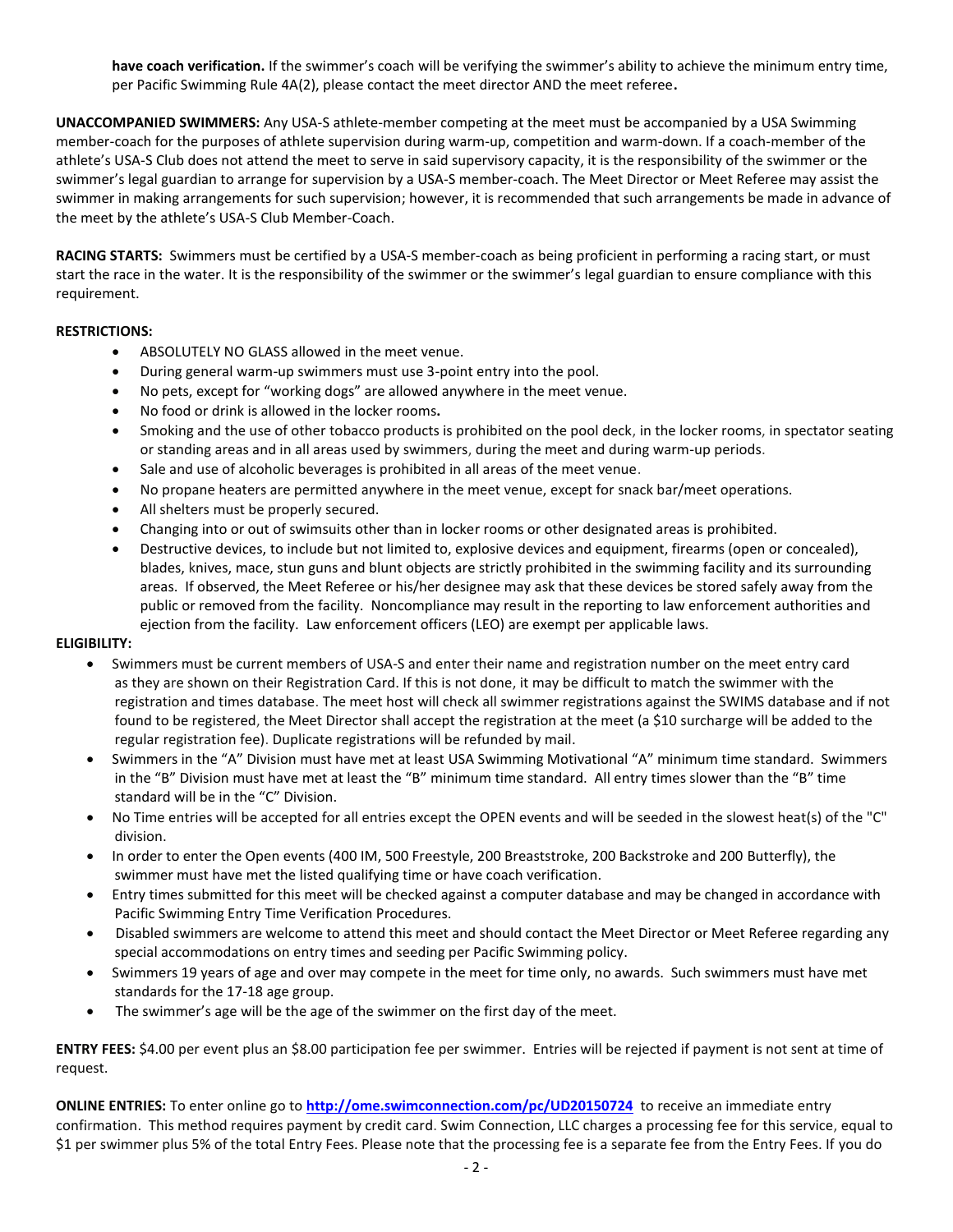not wish to pay the processing fee, enter the meet using a mail entry. Entering online is a convenience, is completely voluntary, and is in no way required or expected of a swimmer by Pacific Swimming**.** *Online entries will close at 5:00pm on Wednesday, July 15, 2015.* 

**MAILED OR HAND DELIVERED ENTRIES**: Entries must be on the attached consolidated entry form. Forms must be filled out completely and printed clearly with swimmers best time. Entries must be postmarked by midnight, Monday, July 13, 2015 or hand delivered by 5:00pm Wednesday, July 15, 2015. **No late entries** will be accepted. **No refunds will be made, except for mandatory scratch downs.** Requests for confirmation of receipt of entries should include a self-addressed envelope.

**SHOULD THE MEET REACH CAPACITY AND NEED TO BE CLOSED PRIOR TO THE "CLOSE DATE" LISTED ABOVE (July 15, 2015) ABSOLUTELY NO ADDITIONAL ENTRIES WILL BE ACCEPTED AFTER THAT DATE (DATE MEET CLOSED WILL BE LISTED ON OME SWIM CONNECTION). THIS INCLUDES MAIL-IN ENTRIES. MAIL-IN ENTRIES MUST BE POSTMARKED BY THE CLOSE DATE LISTED ON OME SWIM CONNECTION IN ORDER TO BE ACCEPTED. IF THEY ARE POSTMAKRED AFTER SAID DATE, THEY WILL NOT BE ACCEPTED AND THE SWIMMER WILL NOT BE ENTERED**

|                                        | <b>Make check payable to: Ukiah Dolphins</b> |                                                     |
|----------------------------------------|----------------------------------------------|-----------------------------------------------------|
| <b>Mail entries to:</b> Ukiah Dolphins |                                              | Hand deliver entries to: Ukiah Dolphins/Heath Dolan |
|                                        | PO Box 635                                   | 25 Highland Court                                   |
|                                        | Ukiah. CA 95482                              | Ukiah. CA 95482                                     |

**CHECK-IN:** The meet will be deck seeded. Swimmers must check-in at the Clerk-of-Course. Close of check-in for all individual events shall be no more than 60 minutes before the estimated time of the start of the first heat of the event. No event shall be closed more than 30 minutes before the scheduled start of the session. Swimmers who do not check in will not be seeded and will not be allowed to compete in that event.

**SCRATCHES:** Any swimmers not reporting for or competing in an individual timed final event that they have checked in for shall not be penalized. Swimmers who must withdraw from an event after it is seeded are requested to inform the referee immediately.

### **AWARDS:**

- Individual events: Distinctive pins will be awarded to 1<sup>st</sup>-3<sup>rd</sup> place in the "A," "B" and "C" divisions and ribbons will be awarded to the 4<sup>th</sup> – 8<sup>th</sup> place finishers in the "A," "B" and "C" divisions, for each event and age group (8&U, 9-10, and 11-12, 13-14, 15-16, 17-18.) The 13 & Over individual events will be swum in combined heats, with awards given for each separate age group (13-14, 15-16, 17-18). The 11 & Over individual events will be swum in combined heats, with awards given for each separate age group (11-12, 13-14, 15-16, 17-18). Swimmers 19 years of age and older will not receive awards.
- **Open events:** Will be swum in combined heats, with awards being given by each separate age group (8&U, 9-10, and 11-12, 13-14, 15-16, 17-18.)
- "A" medals will be awarded to swimmers achieving new "USAS-A" times swum during this meet only.
- **Relays:** Ribbons will be awarded to 1<sup>st</sup>-6<sup>th</sup> place relay finishers.
- *AWARDS MUST BE PICKED UP ON SUNDAY, THE LAST DAY OF THE MEET, BY A TEAM'S COACH OR TEAM REPRESENTATIVE. AWARDS WILL NOT BE MAILED.*
- *ZONE 3 TEAMS: AWARDS THAT ARE NOT PICKED UP AT THE MEET WILL BE AVAILABLE AT THE NEXT ZONE 3 BOARD MEETING.*
- *NON ZONE 3 TEAMS AND UNATTACHED SWIMMERS: TEAMS AND SWIMMERS MUST COORDINATE WITH THE AWARDS DESK PICK UP &/OR DELIVERY OF AWARDS AND FOR THOSE AWARDS NOT PICKED UP. IF AWARDS WILL NOT BE ABLE TO BE PICKED UP ON THE LAST DAY OF THE MEET, A PRE-PAID ENVELOPE MUST BE PROVIDED.*

### **ADMISSION:** Free.

**PROGRAM:** A program will be available for a nominal fee.

**SNACK BAR & HOSPITALITY:** A snack bar will be available throughout the competition. Lunches and refreshments will be provided for officials and coaches. Refreshments will be provided to timers.

**CAMPING:** Free overnight camping will be available on the Ukiah High School campus Friday and Saturday nights on the field behind the pool.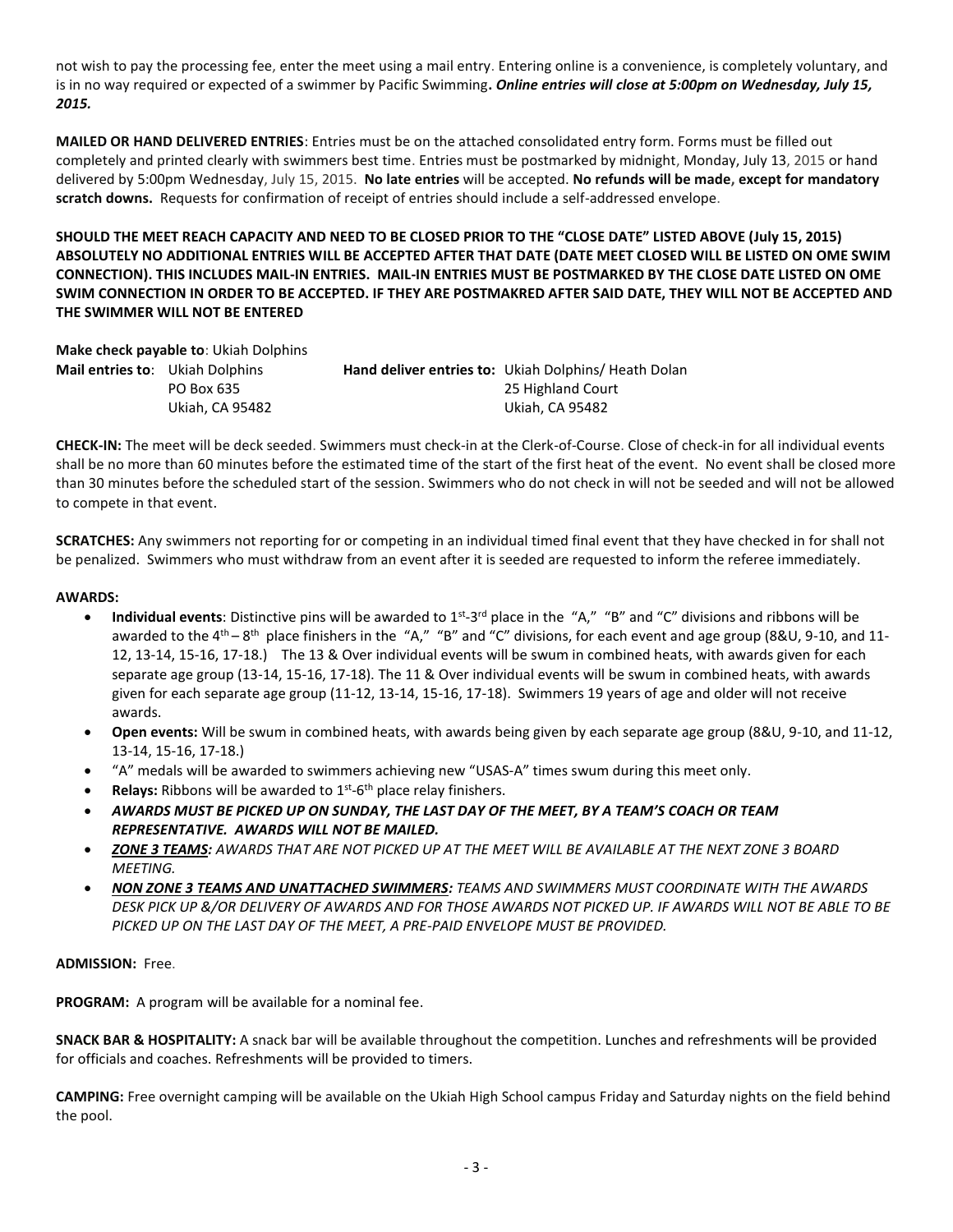**MINIMUM OFFICIALS:** No more than 3 days after close of entries, meet management (Meet Director and/or Meet Referee) shall contact a representative from each team participating in the meet, and provide a preliminary inventory of the officials that team is required to provide for each session. Each team shall, by the start of the meet, provide to the Meet Director or designee a list of Officials who have agreed to represent that team during each session of the meet.

At the meet, meet management shall conduct an inventory of officials, and shall compare the number of swimmers entered in each session by each team with the number of officials present representing each team. If meet management certifies that a team has not provided sufficient officials for any session of the meet in accordance with the table below, excluding finals in a trials and finals meet, the team will be fined \$100 per missing official per session of the meet.

| Club swimmers entered in session | Trained and carded officials required |
|----------------------------------|---------------------------------------|
| $1 - 10$                         |                                       |
| $11 - 25$                        |                                       |
| 26-50                            |                                       |
| 51-75                            |                                       |
| 76-100                           |                                       |
| 100 or more                      |                                       |

\*Zone 3 will include assigned and working Colorado, Intermediary/ Chief Timing Judge, and Computer operator in the count of officials for a session although these positions are not carded. Zone 3 will accept Trainees in the count of officials for a session, as long as they are carded. Teams may use officials "borrowed" from other teams, or unattached officials at the meet who agree, to fulfill their obligation under the rule.

| Friday         |               |               |              |  |  |  |  |  |  |  |
|----------------|---------------|---------------|--------------|--|--|--|--|--|--|--|
| <b>8&amp;U</b> | $9 - 10$      | $11 - 12$     | 13-Over      |  |  |  |  |  |  |  |
| 200IM          | 200IM         | 200IM         | 25 FREE      |  |  |  |  |  |  |  |
| 25 FREE        | 25 FREE       | 25 FREE       | 1650 FREE(O) |  |  |  |  |  |  |  |
| 1650 FREE (O)  | 1650 FREE (O) | 1650 FREE (O) |              |  |  |  |  |  |  |  |
|                |               |               |              |  |  |  |  |  |  |  |
|                |               |               |              |  |  |  |  |  |  |  |

#### **EVENT SUMMARY**

Qualifying times for 1650 FREE OPEN: Girls- 25:01.49/ Boys-24:43.79

|                |                                                  | Saturday                 | Sunday                                         |                                                |                                               |                 |                |  |
|----------------|--------------------------------------------------|--------------------------|------------------------------------------------|------------------------------------------------|-----------------------------------------------|-----------------|----------------|--|
| 8&U            | $9 - 10$                                         | 11-12                    | 13-Over                                        | 8&U<br>$9 - 10$                                |                                               | $11 - 12$       | 13-Over        |  |
| 400IM (O)      | 400IM (O)                                        | 400IM (O)                | 400IM (O)                                      | 500 FREE (O)                                   | 500 FREE (O)                                  | 500 FREE (O)    | 500 FREE (O)   |  |
| <b>25 FLY</b>  | <b>50 FLY</b>                                    | <b>100 FLY</b>           | 100 BACK                                       | 25 BACK                                        | <b>200 FREE</b>                               | 100IM           | 200 BACK (O)   |  |
| 50 BACK        | 50 BREAST                                        | 50 BREAST                | <b>200 FREE</b>                                | 200 BACK (O)                                   | 50 BACK                                       | 50 BACK         | 200 IM         |  |
| 100 IM         | 100 BACK                                         | <b>200 FREE</b>          | <b>100 FLY</b>                                 | 50 FREE                                        | 200 BACK (O)                                  | 200 BACK (O)    | 100 BREAST     |  |
| 25 FREE        | <b>100 FREE</b>                                  | 50 FREE                  | <b>100 FREE</b>                                | 50 BREAST                                      | 50 FREE                                       | 100 BREAST      | 50 FREE        |  |
| 200 BREAST (O) | 200 BREAST (O)                                   | 100 BACK                 | 200 BREAST (O)                                 | <b>50 FLY</b>                                  | 100 BREAST                                    | <b>50 FLY</b>   | 200 FLY (O)    |  |
| 100 MR         | 200 MR                                           | 200 BREAST (O)           | 200 MR                                         | 25 BREAST                                      | <b>100 FLY</b>                                | <b>100 FREE</b> | <b>200 FRR</b> |  |
|                |                                                  | 200 MR                   |                                                | 200 FLY (O)                                    | 100IM                                         | 200 FLY (O)     |                |  |
|                |                                                  |                          |                                                | <b>100 FRR</b>                                 | 200 FLY (O)                                   | <b>200 FRR</b>  |                |  |
|                |                                                  |                          |                                                |                                                | <b>200 FRR</b>                                |                 |                |  |
|                |                                                  | <b>Qualifying Times:</b> |                                                | <b>Qualifying Times:</b>                       |                                               |                 |                |  |
|                | 400IM OPEN: Girls - 6:28.59/ Boys - 6:20.09      |                          | 500 FREE OPEN: Girls - 7:09.29/ Boys - 7:02.99 |                                                |                                               |                 |                |  |
|                | 200 BREAST OPEN: Girls - 3:25.79/ Boys - 3:17.69 |                          |                                                | 200 BACK OPEN: Girls - 2:59.49/ Boys - 2:55.29 |                                               |                 |                |  |
|                |                                                  |                          |                                                |                                                | 200 FLY OPEN: Girls - 3:02.39/ Boys - 2:58.09 |                 |                |  |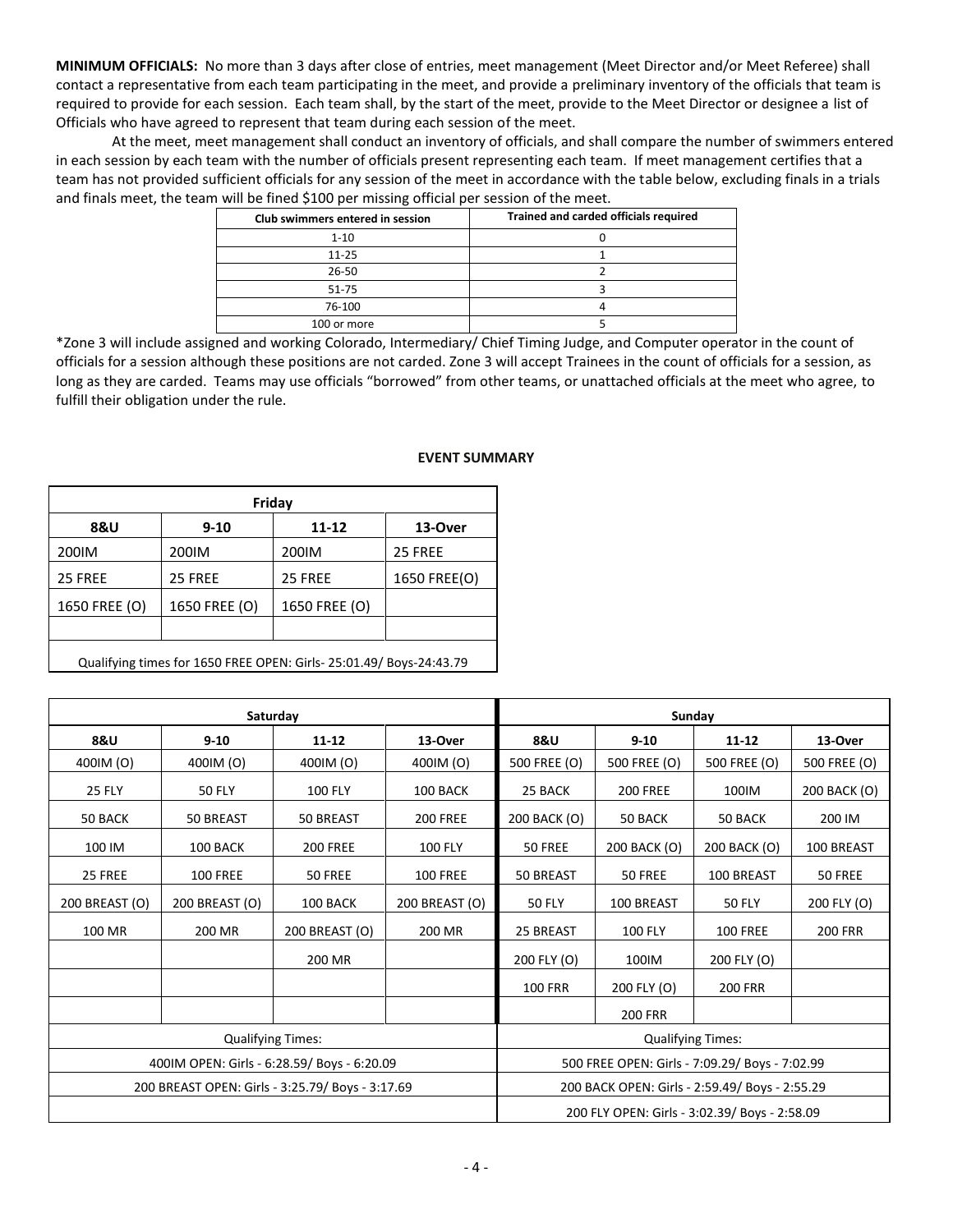#### **EVENTS**

| <b>Friday, July 24, 2015</b> |                     |               |  |  |  |  |  |  |  |
|------------------------------|---------------------|---------------|--|--|--|--|--|--|--|
| <b>EVENT#</b>                | <b>EVENT</b>        | <b>EVENT#</b> |  |  |  |  |  |  |  |
|                              | 11-12 200 IM        | 2             |  |  |  |  |  |  |  |
| 3                            | 10-Under 200 IM     |               |  |  |  |  |  |  |  |
| 5                            | <b>OPEN 25 FREE</b> | հ             |  |  |  |  |  |  |  |
|                              | OPEN 1650 FREE      | Q*            |  |  |  |  |  |  |  |

\*Qualifying Time – Girls 25:01.49/Boys 24:43.79

|               | Saturday, July 25, 2015 |               |                   | <b>Sunday, July 26, 2015</b> |              |
|---------------|-------------------------|---------------|-------------------|------------------------------|--------------|
| <b>EVENT#</b> | <b>EVENT</b>            | <b>EVENT#</b> | <b>EVENT</b><br># | <b>EVENT</b>                 | <b>EVENT</b> |
| $101**$       | <b>OPEN 400 IM</b>      | $102**$       | $201+$            | OPEN 500 FREE                | $202+$       |
| 103           | 11-12 100 Fly           | 104           | 203               | 11-12 100 IM                 |              |
| 105           | 8 & U 25 Fly            | 106           | 205               | 9-10 200 Free                |              |
| 107           | 9-10 50 Fly             | 108           | 207               | 8 & U 25 Back                |              |
| 109           | 13 & O 100 Back         | 110           | 209               | 11-12 50 Back                |              |
| 111           | 11-12 50 Breast         | 112           | 211               | 9-10 50 Back                 |              |
| 113           | 8 & U 50 Back           | 114           | $213++$           | OPEN 200 BACK                | $214++$      |
| 115           | 9-10 50 Breast          | 116           | 215               | 8 & U 50 Free                |              |
| 117           | 11 & O 200 Free         | 118           | 217               | 9-10 50 Free                 |              |
| 119           | 8 & U 100 IM            | 120           | 219               | 13 & O 200 IM                |              |
| 121           | 9-10 100 Back           | 122           | 221               | 8 & U 50 Breast              |              |
| 123           | 11-12 50 Free           | 124           | 223               | 9-10 100 Breast              |              |
| 125           | 13 & O 100 Fly          | 126           | 225               | 11 & O 100 Breast            |              |
| 127           | 9-10 100 Free           | 128           | 227               | 8 & U 50 Fly                 |              |
| 129           | 8 & U 25 Free           | 130           | 229               | 9-10 100 Fly                 |              |
| 131           | 13 & O 100 Free         | 132           | 231               | 11-12 50 Fly                 |              |
| 133           | 11-12 100 Back          | 134           | 233               | 13 & O 50 Free               |              |
| 135***        | OPEN 200 Breast         | 136***        | 235               | 8 & U 25 Breast              |              |
| 137           | 8-U 100 Medley Relay    | 138           | 237               | 9-10 100 IM                  |              |
| 139           | 9-10 200 Medley Relay   | 140           | 239               | 11-12 100 Free               |              |
| 141           | 11-12 200 Medley Relay  | 142           | $241++$           | OPEN 200 FLY                 | $242++-$     |
| 143           | 13-O 200 Medley Relay   | 144           | 243               | 8-Under 100 FREE Relay       |              |

|             | Saturday, July 25, 2015 |               |                   | <b>Sunday, July 26, 2015</b> |                        |               |  |  |
|-------------|-------------------------|---------------|-------------------|------------------------------|------------------------|---------------|--|--|
| <b>ENT#</b> | <b>EVENT</b>            | <b>EVENT#</b> | <b>EVENT</b><br># |                              | <b>EVENT</b>           | <b>EVENT#</b> |  |  |
| $01***$     | <b>OPEN 400 IM</b>      | 102**         | $201+$            |                              | OPEN 500 FREE          | $202+$        |  |  |
| 103         | 11-12 100 Fly           | 104           | 203               |                              | 11-12 100 IM           | 204           |  |  |
| 105         | 8 & U 25 Fly            | 106           | 205               |                              | 9-10 200 Free          | 206           |  |  |
| 107         | 9-10 50 Fly             | 108           | 207               |                              | 8 & U 25 Back          | 208           |  |  |
| 109         | 13 & O 100 Back         | 110           | 209               |                              | 11-12 50 Back          | 210           |  |  |
| 111         | 11-12 50 Breast         | 112           | 211               |                              | 9-10 50 Back           | 212           |  |  |
| 113         | 8 & U 50 Back           | 114           | $213++$           |                              | OPEN 200 BACK          | $214++$       |  |  |
| 115         | 9-10 50 Breast          | 116           | 215               |                              | 8 & U 50 Free          | 216           |  |  |
| 117         | 11 & O 200 Free         | 118           | 217               |                              | 9-10 50 Free           | 218           |  |  |
| 119         | 8 & U 100 IM            | 120           | 219               |                              | 13 & O 200 IM          | 220           |  |  |
| 121         | 9-10 100 Back           | 122           | 221               |                              | 8 & U 50 Breast        | 222           |  |  |
| 123         | 11-12 50 Free           | 124           | 223               |                              | 9-10 100 Breast        | 224           |  |  |
| 125         | 13 & O 100 Fly          | 126           | 225               |                              | 11 & O 100 Breast      | 226           |  |  |
| 127         | 9-10 100 Free           | 128           | 227               |                              | 8 & U 50 Fly           | 228           |  |  |
| 129         | 8 & U 25 Free           | 130           | 229               |                              | 9-10 100 Fly           | 230           |  |  |
| 131         | 13 & O 100 Free         | 132           | 231               |                              | 11-12 50 Fly           | 232           |  |  |
| 133         | 11-12 100 Back          | 134           | 233               |                              | 13 & O 50 Free         | 234           |  |  |
| $35***$     | OPEN 200 Breast         | 136***        | 235               |                              | 8 & U 25 Breast        | 236           |  |  |
| 137         | 8-U 100 Medley Relay    | 138           | 237               |                              | 9-10 100 IM            | 238           |  |  |
| 139         | 9-10 200 Medley Relay   | 140           | 239               |                              | 11-12 100 Free         | 240           |  |  |
| 141         | 11-12 200 Medley Relay  | 142           | $241++$           |                              | OPEN 200 FLY           | $242++$       |  |  |
| 143         | 13-O 200 Medley Relay   | 144           | 243               |                              | 8-Under 100 FREE Relay | 244           |  |  |
|             |                         |               | 245               |                              | 9-10 200 FREE Relay    | 246           |  |  |
|             |                         |               | 247               |                              | 11-12 200 FREE Relay   | 248           |  |  |
|             |                         |               | 249               |                              | 13-O 200 FREE RELAY    | 250           |  |  |

\*\* Qualifying Time – Girls 6:28.59/Boys 6:20.09

\*\*\* Qualifying Time – Girls 3:25.79/Boys 3:17.69

+ Qualifying Time – Girls 7:09.29/Boys 7:02.99

++ Qualifying Time – Girls 2:59.49/Boys 2:55.29

+++ Qualifying Time – Girls 3:02.39/Boys 2:58.09

Time standards may be found at: [http://www.pacswim.org/page/times\\_standards.html](http://www.pacswim.org/page/times_standards.html)